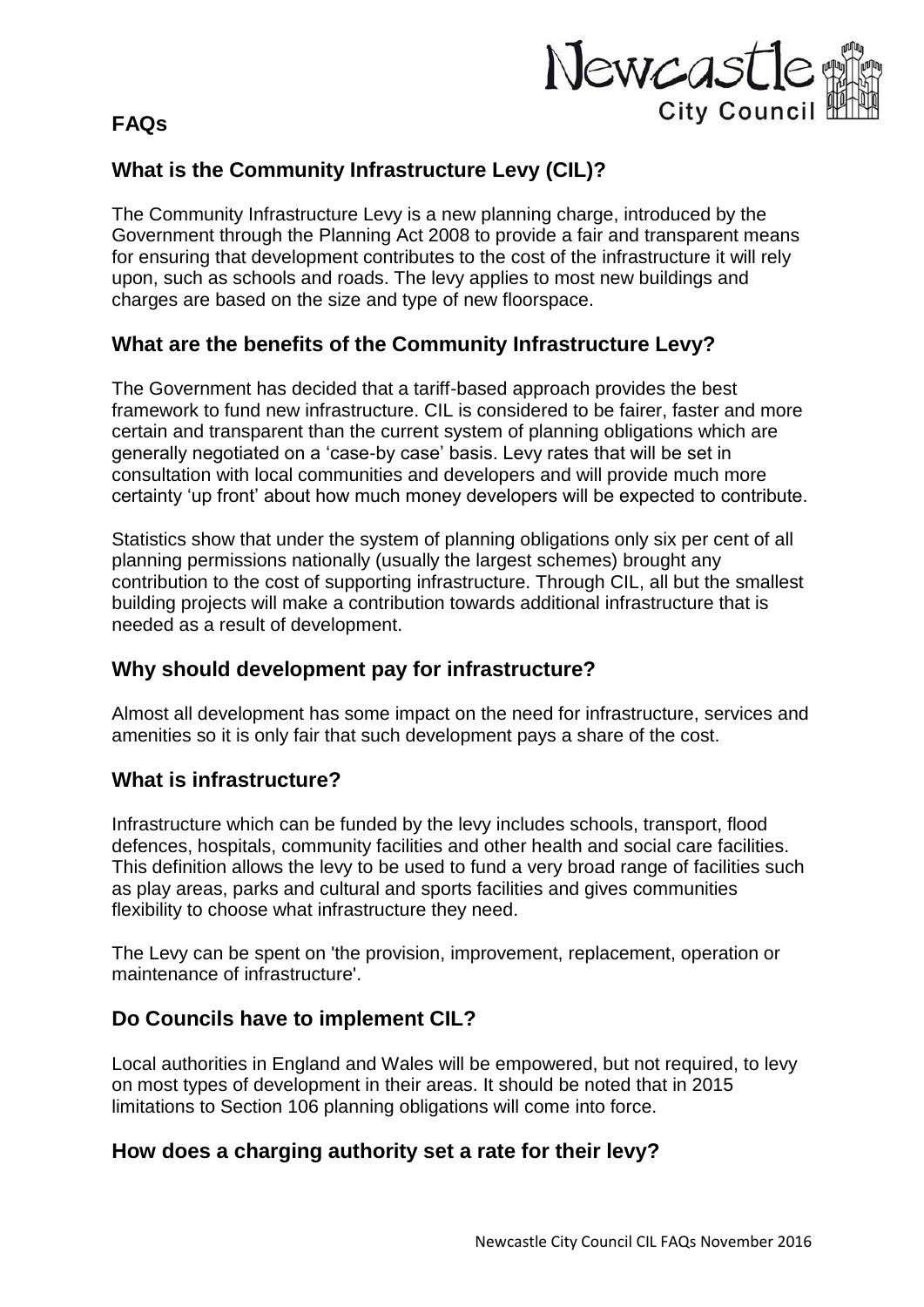Charging authorities must produce a document called a charging schedule which sets out the rate for their levy. This is a new type of document within the folder of documents making up the Council's Local Plan but will not be part of the statutory development plan.

The levy is intended to encourage development by creating a balance between collecting revenue to fund infrastructure and ensuring that the rates are not so high that they put development at serious risk. The Council draws on the infrastructure planning that underpins the development strategy for the area to help identify the total infrastructure funding gap.

Rates set should be supported by evidence, such as the economic viability of new development and the area's infrastructure needs. One standard rate can be set or, if justified, specific rates for different areas and types of development can be established. The ability to set differential rates gives charging authorities more flexibility to deal with the varying circumstances.

Consultation with the local community must be undertaken on the draft schedule and the proposed levy rates. A public examination by an independent person is then required before the charging authority can formally approve it.

#### **What is the relationship between CIL and planning obligations?**

Planning obligations (funding agreements between the local planning authority and the developer) will continue to play an important role in helping to make individual developments acceptable. However, reforms have been introduced to restrict the use of planning obligations.

The CIL levy is intended to provide infrastructure to support the development of an area rather than to make individual planning applications acceptable in planning terms. As a result, there may still be some site specific impact mitigation requirements without which a development should not be granted planning permission (e.g. affordable housing, local highway and junction improvements and landscaping). Therefore, there is still a legitimate role for development planning obligations to enable a local planning authority to be confident that the specific consequences of development can be mitigated.

#### **What development is liable for CIL?**

Development will be liable for CIL if it:

- Involves new build of at least 100m2 gross internal area (GIA) floorspace; or
- Involves the creation of one or more dwellings.

This includes development permitted by a 'general consent' (including permitted development).

Development will not be liable for CIL if it: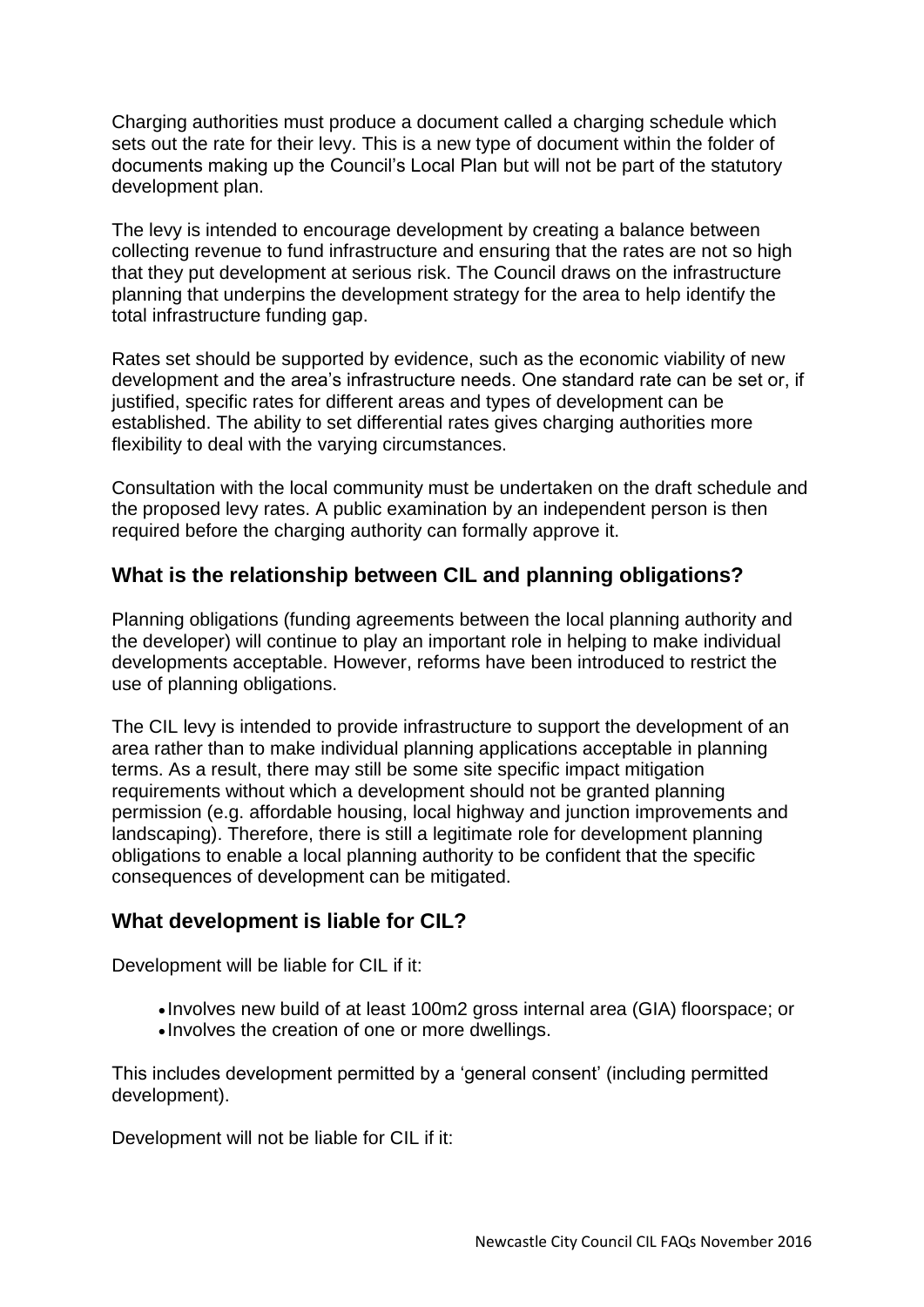- Involves only change of use, conversion or subdivision of, or creation of mezzanine floors within a building which has been in lawful use for at least six months in the 3 years prior to the development being permitted and does not create any new build floorspace; or
- Is for a building into which people do not normally go, or go only intermittently for the purpose of inspecting or maintaining fixed plant or machinery; or
- Is for a structure which is not a building, such as pylons or wind turbines; or
- Is permitted by a 'general consent' (including permitted development) commenced before 6th April 2013; or
- $\cdot$  Is for a use which benefits from a zero or nil charge (£0/m2) as set out in a CIL Charging Schedule

### **How is chargeable development measured?**

CIL will be measured using m² in Gross Internal Area (GIA). We will be determining which parts of a building falls under the definitions of GIA in accordance with the guidance set out in the RICS Code of Measuring 6th Edition. This guidance has been used by the Valuations Office Agency when determining recent CIL Appeals.

#### **Who is liable to pay the levy?**

The responsibility to pay the levy rests with the ownership of land on which the liable development will be situated. Although liability rests with the landowner, the regulations recognise that others involved in a development may wish to pay. To allow this, anyone can come forward and assume liability for the development.

#### **How is the levy paid?**

The charge is levied in  $E/m^2$  on the net additional increase in floorspace. It will normally be collected as a monetary payment, although there is also provision for it to be paid by transfer of land to the local authority if certain criteria are met.

### **Is VAT applied to CIL charges?**

The charge levied in  $E/m2$  on the net additional increase in floorspace for the CIL is exempt from VAT.

#### **How will proposed levy rates respond to factors such as inflation?**

In calculating individual charges for the levy, charging authorities will be required to apply an annually updated index of inflation to keep the levy responsive to market conditions.

#### **How is the levy collected?**

The levy's charges become due from the date of commencement of a chargeable development. When planning permission is granted, the Council will issue a liability notice setting out the amount of the levy and the payment procedure. Unlike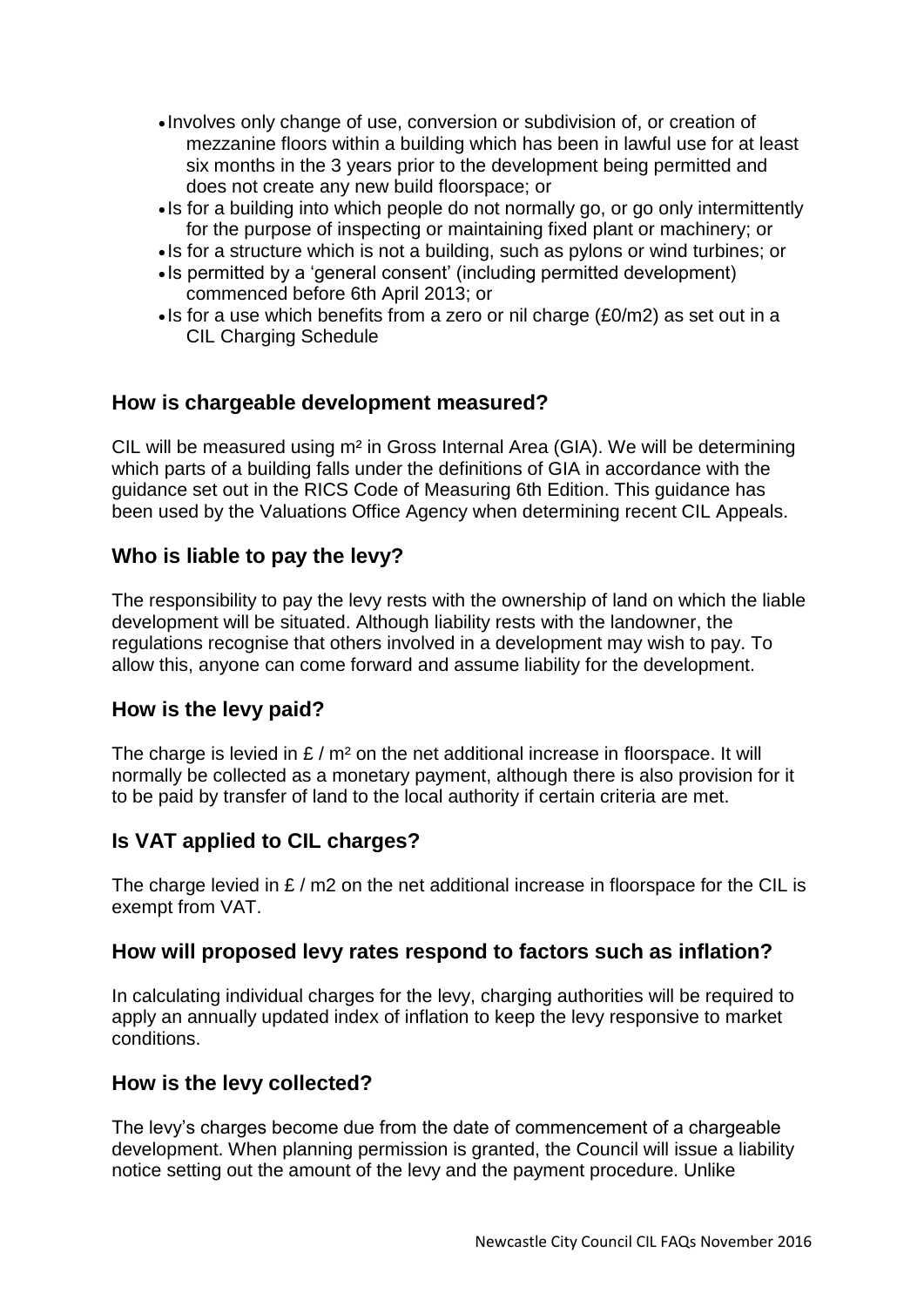contributions collected through S106 agreements there is no time constraint for the spending of monies collected through CIL.

# **Can CIL be paid in instalments?**

Yes, see instalment policy

# **Phased Payments of CIL**

The CIL Regulations allow for the Council to make provisions for phased payments, at their discretion. A phased payment approach and / or an instalment policy helps developers with cash flow, assisting in making more development viable, therefore, helping the charging system to be flexible. Phased payments can be permitted where a planning application is subdivided into phases for the purpose of the levy.

This is useful for large scale applications. Each phase would be a separate chargeable development and therefore liable for payment in line with any instalment policy in force. The principle of phased delivery must be apparent from the planning permission.

### **How will payment of the levy be enforced?**

The levy's charges are intended to be easily understood and easy to comply with. Most of those liable to pay the levy are expected to pay their liabilities without problem or delay. However, where there are problems in collecting the levy charging authorities will have the means to penalise late payment. In cases of persistent noncompliance the regulations also enable collecting authorities to consider more direct action such as the issuing of a CIL Stop Notice or applying to the courts for seizure of assets to pay the outstanding monies or for custodial sentences.

### **Will a development be liable to pay CIL if planning permission is granted before a CIL Implementation date is adopted?**

No. There is no CIL liability for a planning permission if that planning permission was granted before the CIL implementation date. The relevant date is the date of the issuing of the planning permission decision notice.

### **Is there any relief from CIL?**

In accordance with the Regulations the following development may receive relief from CIL:

- Charitable development
- Social housing development
- Self-build development
- Self-build residential annex or extension

Guidance notes are available to explain the process for claiming relief.